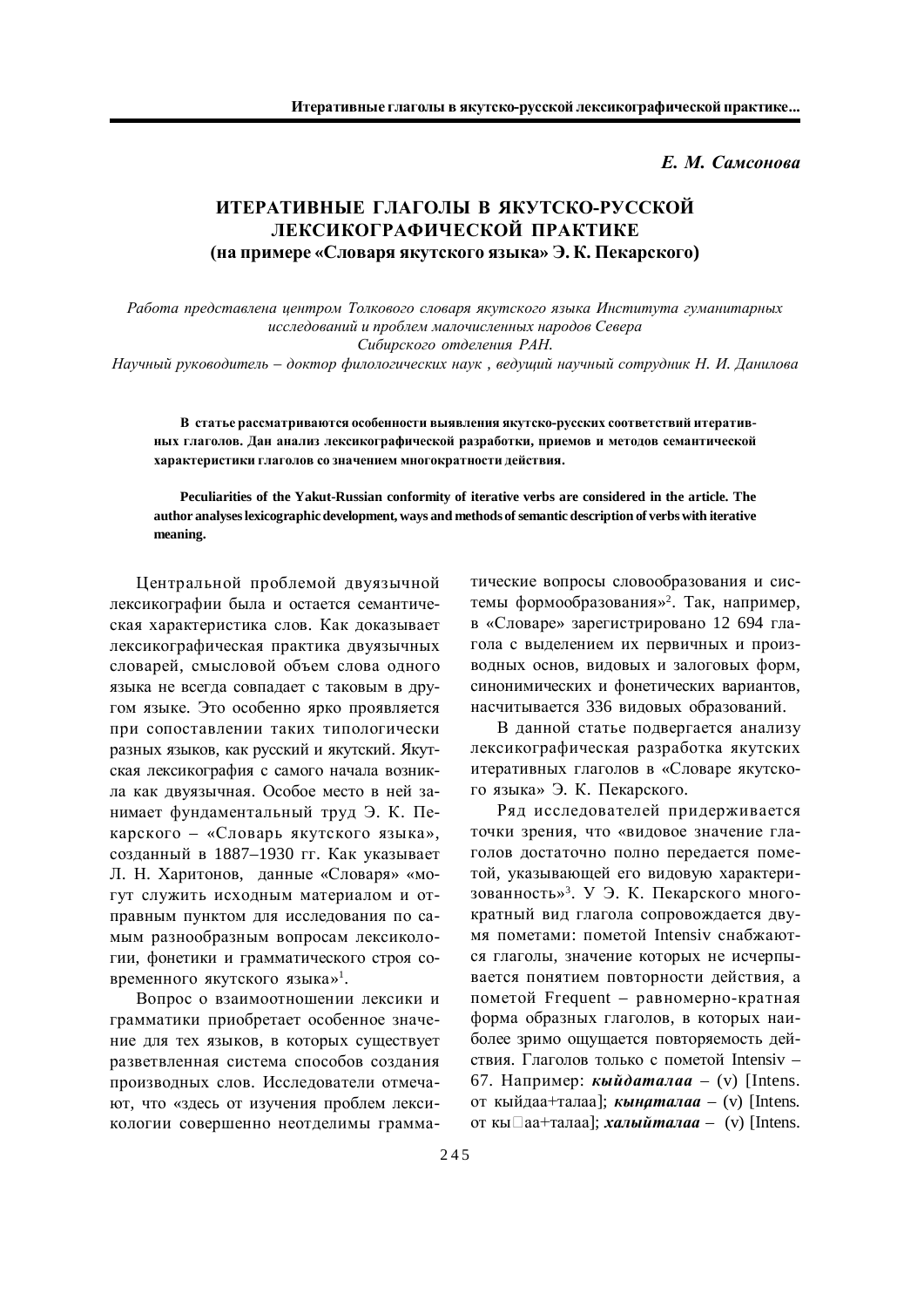от халый+талаа]; батты алаа – (v) [Intens. от баттаа]; *сытыартаа* – (v) [Intens.oт сытыар+таа]; *таңыннартаа* – (v) [Intens. от та□ыннар+таа] и т. д.

Преобладающее место среди других методов занимает метол толкования. применяемый в случае невозможности дать адекватный перевод.

Прием толкование-определение заключается в изложении одной сжатой, но полностью передающей значение слова-оригинала фразой. Например: *ууттэтэлээ* (v) [Intens. от үүттээ+тэлээ] – провертеть мно- $20$  дыр, попроверчивать многое; сааныталаа (v) [Intens. от саан+ыталаа] – *угрожать многим*; *кыайталаа* (v) [Intens. от кыай+талаа] –  $\partial$ долеть многих; **и питтэтэлээ** (v) [Intens. от нһиттээ+тэлээ] – *снабжать посудой многих*;  $\delta$ **уь артаа** (v) [Intens. от буһар] – варить мно*zoe*: *bimbiapmaa* (v) [Intens. or **bighthare**+raa] – *cpaзy много поднимать вверх; уураттаа* (v) [Intens. or yyp+aттaa] – *класть много чего*; *ыңырталаа* (v) [Intens.oт ыңыр+талаа] – *no*звать несколько человек.

Менее употребительно развернутое тол**кование** – глаголы истолковываются в форме отдельных фраз или несколько развернутых объяснений. Например: **ытыарталаа**  $(v)$  [or  $\text{b}$ r $\text{b}$   $\text{b}$ <sub>1</sub> $\text{b}$ <sup>+</sup> $\text{c}$  $\text{b}$  $\text{c}$  $\text{b}$  $\text{c}$  $\text{b}$  $\text{c}$  $\text{d}$  $\text{d}$  $\text{c}$  $\text{d}$  $\text{d}$  $\text{d}$  $\text{d}$  $\text{d}$  $\text{d}$  $\text{d}$  $\text{d}$  $\text{d}$  $\text{d}$  $\text{d}$  $\text{d}$  $\text{d}$  $\text{d}$  $\text{d}$  $\boldsymbol{\theta}$ аго до последнего, всех приподнимать (дать  $\cos\theta$ *возможность приподниматься) на какойлибо предмет; тэйиэккэлээ* (v) [от тэй+иэкɤɷɥɷɷ] – *ɩɨɞɯɨɞɢɬɶ (ɩɪɢɯɨɞɢɬɶ) ɛɥɢɡɤɨ ɤ предмету и опять отходить*. Больше характерно для звукоподражательных глаголов:  $ma$ лыгыраа «издавать звук, свойственный деревянным вещам»; **тордур5аа** «издавать uvpшашие звуки» и т. д.

Такой прием, как синонимическое определение, Э. К. Пекарский использовал для смысловой характеристики глаголов, семантика которых адекватно передается на русском языке глаголами совершенного и несовершенного видов. В данном случае автором принят способ подбора ряда русских однокоренных синонимов, образующегося соотношением бесприставочного глагола с приставочными (суффиксальными) глаголами того же корня, которые каждый в отдельности конкретизируют значение реестрового слова в тех или иных контекстах речи. Например: быра5аттаа (v) [Intens. ɨɬɛɵɪɚɯ] – *ɛɪɨɫɚɬɶ, ɛɪɚɫɵɜɚɬɶ, ɜɵ-* $6$ расывать, взбрасывать.

Нередко одному якутскому слову с широким значением в русском языке соответствует ряд разнокоренных слов более конкретного значения. Такие синонимы в совокупности передают полное значение слова-оригинала. Например: *котчокэлээ*, **көтүөккэлээ** – скакать, прыгать, перепрыгивать.

В случае, когда слова не имеют точного перевода, «одним из излюбленных способов передачи является приведение ряда quesi-синонимов, условно разделяемых в этих случаях запятой»<sup>4</sup>, т. е. выходные слова словарной статьи не составляют подлинного синонимического ряда. Э. К. Пекарский приводит ряд квазисинонимов, состоящих из близких по значению, но не являющихся синонимами слов. Например: *c***ы***h* **ыартаа** (v) [от сыһыар+таа] – *поприлеп*- $\mu$ ять; привлекать, увлекать.

В «Словаре» встречаются также случаи употребления иллюстрации как толкования. Например: уунаңнаа - в выражении:  $y$ олбут ойбон курдук уо ѣа уунанныы олордо замямлили, словно прорубь с убылой водой, его губы; **буолуталаа** (v) [Intens. от буол] – Ньукуолускай солобуотка диэңңэ,  $X$ атың-арыыга эмиэ дэриэбинэ буолуталаабыттара появились они (поселенцы) в так называемой Никольской слободке, а также (осели) деревнею в (местности) Хатыңарыы; *түойталаа* (v) [Intens. от туой+та- $\text{Jaa}$ ] – умсары туойталаатахпыт буоллун эйигин! своими напевами да положим мы тебя ничком!

Э. К. Пекарский также широко применяет комбинированный способ определения определение, где одновременно с переводами или краткими толкованиями значения слов дополнительно приведены пометы,